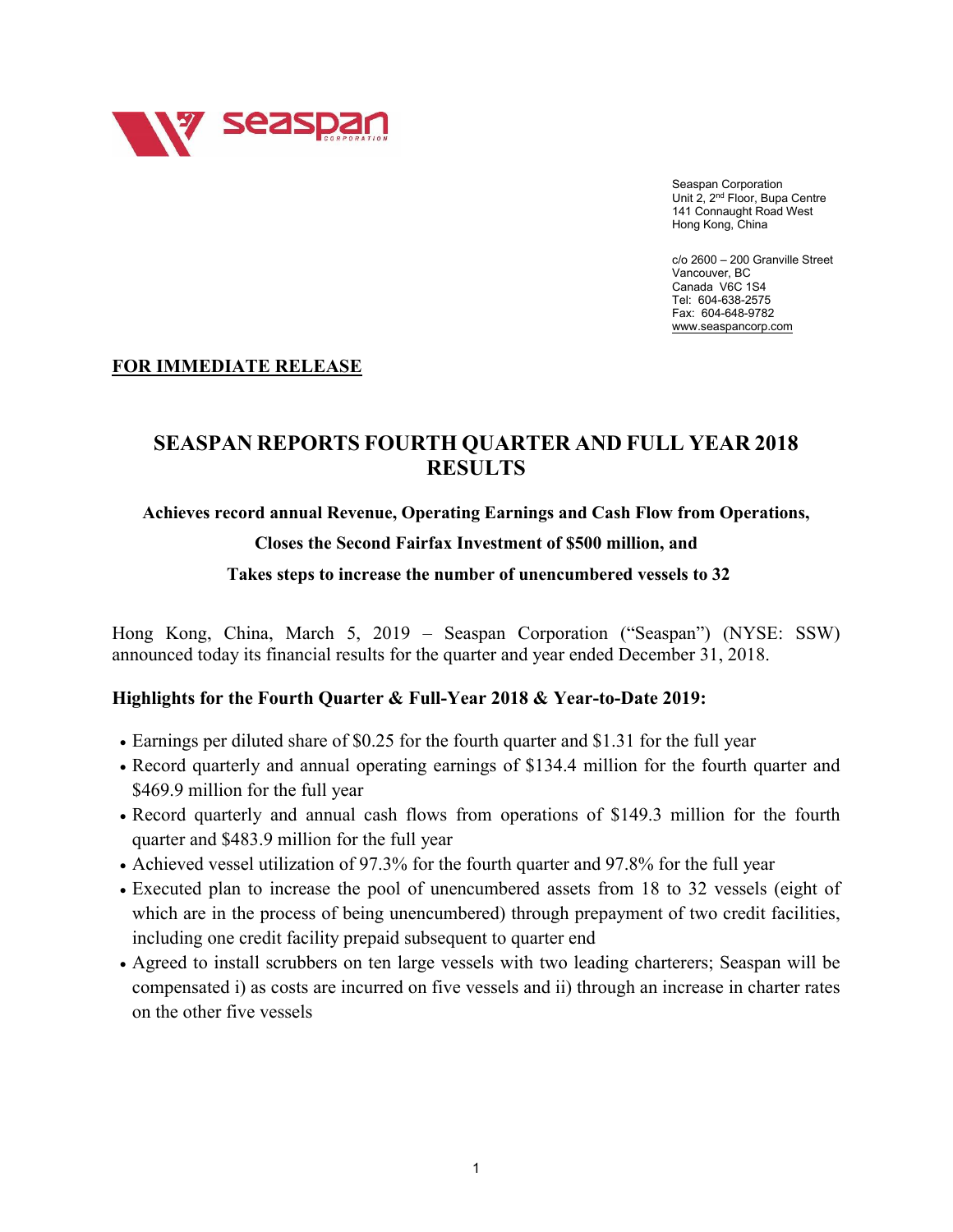# **Comments from Management**

Bing Chen, President and Chief Executive Officer of Seaspan, commented, "2018 has been a year of transformation for Seaspan. We started out the year with our largest acquisition to date – GCI – which was seamlessly integrated into Seaspan, and helped us grow 2018 revenue by 32% over the prior year. With continued commitment from our founding shareholders, the Washington Family, we have added Fairfax Financial Holdings as a strategic financial partner. As of January 2019, Fairfax has invested \$1 billion into Seaspan, and in the process became our largest shareholder. Throughout 2018, we worked relentlessly to strengthen our trademark operational excellence; in fact, this year marked our safest year on record, as measured by lost time injury frequency. Finally, we established a new leadership team during the year which, in partnership with the board of directors, has done an outstanding job of guiding the organization to achieve our targets. This remarkable year would not have been possible without each of our 4,600+ employees, and the partnership of our customers. Together, we have set the stage for a prosperous future for Seaspan."

Ryan Courson, Chief Financial Officer, added, "Throughout 2018 and into 2019, we have made significant progress in strengthening our balance sheet. Since the beginning of 2018, we have raised approximately \$1.5 billion of capital, and in the process have substantially increased our equity capital base and improved our flexibility via our growing unencumbered fleet and committed corporate revolving credit facility. We will continue to augment our financial strength, while focusing on thoughtful capital allocation to position the business for long-term value creation."

# **Significant Developments in the Fourth Quarter**

# *Debt Repayment*

In November 2018, Seaspan made a repayment of \$36.5 million for the remaining principal balance of one of its secured credit facilities; as a result, six vessels were unencumbered subsequent to year-end.

# *Senior Unsecured Notes*

In December 2018, Seaspan repurchased approximately \$17.5 million aggregate principal amount of its 6.375% senior unsecured notes due 2019.

# *Investment in Swiber Holdings Limited*

On October 3, 2018, Seaspan entered into a binding term sheet to invest up to \$200.0 million in Swiber Holdings Limited ("Swiber"). Subject to the terms and conditions to be set forth in a definitive transaction agreement, upon closing, Seaspan anticipates acquiring an 80% postrestructured equity interest in Swiber for \$20.0 million and, after meeting certain milestones, an additional \$180.0 million would be invested in Swiber's LNG-to-power project in Vietnam.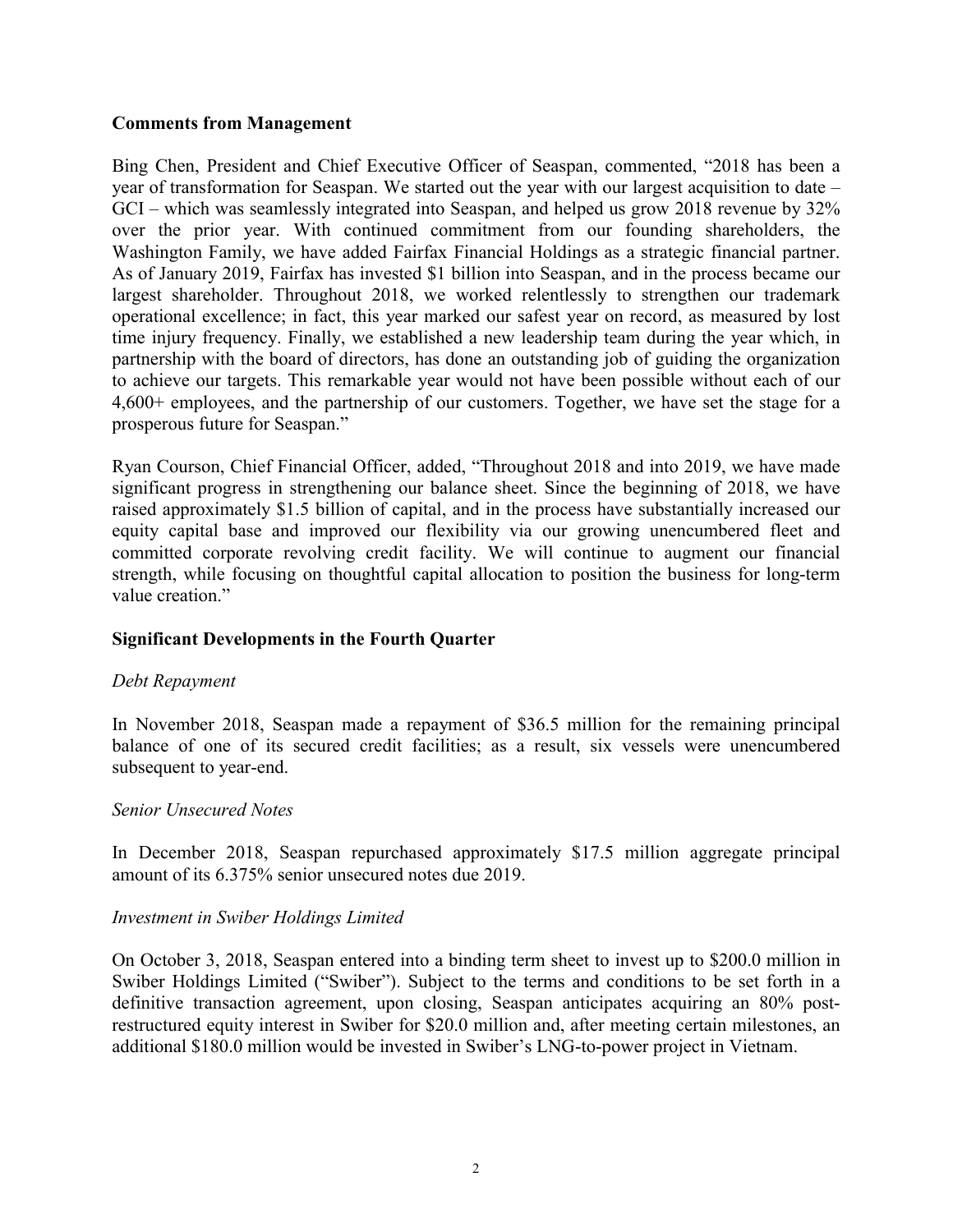# *Recent Additions to Senior Management*

In October 2018, Seaspan appointed Torsten Holst Pedersen as Executive Vice-President, Ship Management.

# **Subsequent Events**

# *Registration of Washington Family Class A Common Shares*

On January 14, 2019, Seaspan entered into a registration rights agreement (the "Washington Registration Rights Agreement") with various affiliates of the Washington family (the "Washington Shareholders"). Pursuant to the Washington Registration Rights Agreement, Seaspan agreed to file a registration statement covering the resale of the Washington Shareholders' Class A Common Shares, and a registration statement on Form F-3 was filed with the U.S. Securities and Exchange Commission (the "SEC") on January 18, 2019. For additional information regarding the Washington Registration Rights Agreement, please read our Report on Form 6-K furnished to the SEC on January 15, 2019.

"The share registration noted was simply an administrative task. The Washington family is not selling any of its shares, and it remains one of the largest shareholders of Seaspan Corporation. I will continue to serve on Seaspan's Board of Directors and remain committed to the long-term strategy of the Company," said Larry Simkins, a member of the Board of Directors of Seaspan and President of The Washington Companies.

# *Closing of Second Fairfax Investment of \$500 million*

On January 15, 2019, Seaspan closed its previously announced transaction (the "Second Fairfax Investment") with Fairfax Financial Holdings Limited ("Fairfax"), whereby Seaspan received proceeds of \$500 million in exchange for \$250 million aggregate principal amount of 5.50% Senior Notes due 2026 (the "2026 Notes"), and 38.5 million Class A Common Shares, which were issued in exchange for Fairfax's immediate exercise of warrants (the "2019 Warrants"). The aggregate purchase price of the 2026 Notes and the 2019 Warrants was \$250 million and the proceeds from exercise of the 2019 Warrants was an additional \$250 million.

# **Summary of Fairfax Investments(1)**

| Investment    | <b>Date Issued/Exercised</b> | <b>Gross Proceeds to Seaspan</b> |
|---------------|------------------------------|----------------------------------|
| 2025 Notes    | February 14, 2018            | \$250 million                    |
| 2018 Warrants | July 16, 2018                | \$250 million                    |
| 2026 Notes    | January 15, 2019             | \$250 million                    |
| 2019 Warrants | January 15, 2019             | \$250 million                    |

(1) *Does not include the 25 million seven year warrants outstanding as of the date hereof*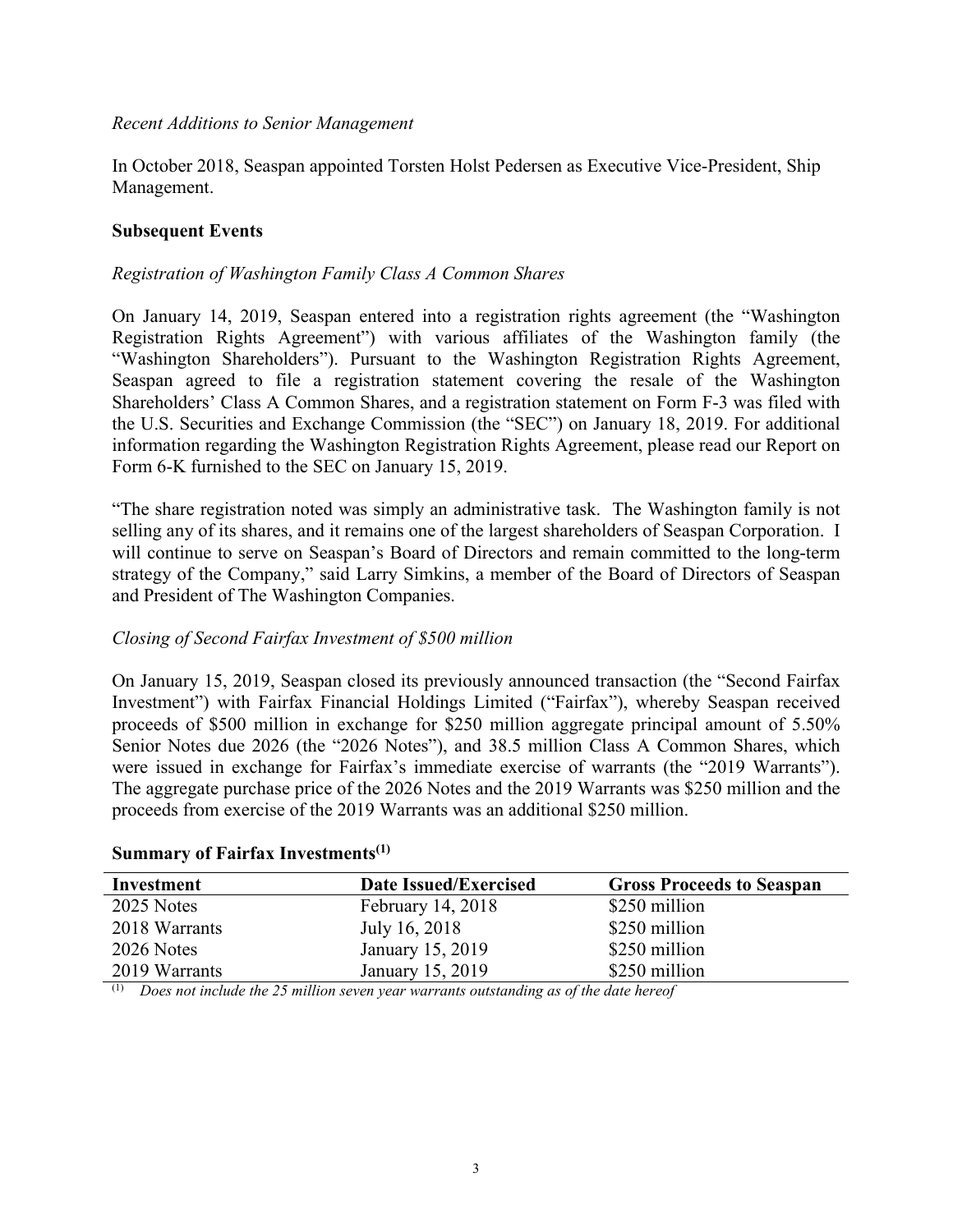# *Debt Repayment*

On January 16, 2019, Seaspan made a repayment of \$147.0 million for the remaining principal balance on a secured credit facility. As a result of the repayment, eight vessels will be unencumbered, subject to the completion of the associated collateral release documentation. As of March 5, 2019, Seaspan has 32 unencumbered vessels (with collateral in the process of being released with respect to eight of these).

# *Distribution*

The Board of Directors declared a quarterly distribution in the amount of \$0.125 per share for its Class A Common Shares, paid on January 30, 2019 to shareholders of record as at the close of business on January 14, 2019. Regular quarterly dividends on the Preferred Shares Series D, Series E, Series G, Series H and Series I were also declared.

#### *Class A Common Shares Outstanding*

As of February 28, 2019, there were 215,474,629 Class A Common Shares outstanding.

# **Results for the Quarter and Year Ended December 31, 2018**

#### *Financial Results*

The following table summarizes Seaspan's consolidated financial results for the quarter ended and year ended December 31, 2018 and 2017:

| Financial Summary (in millions of US dollars, except<br>earnings per share amount) | <b>Ouarter Ended</b><br>December 31, |    |       | <b>Year Ended</b><br>December 31, |         |               |       |  |  |
|------------------------------------------------------------------------------------|--------------------------------------|----|-------|-----------------------------------|---------|---------------|-------|--|--|
|                                                                                    | 2018                                 |    | 2017  |                                   | 2018    |               | 2017  |  |  |
| Revenue                                                                            | \$<br>294.9                          | \$ | 214.4 | \$.                               | 1,096.3 | <sup>\$</sup> | 831.3 |  |  |
| Ship operating expense                                                             | 55.6                                 |    | 48.1  |                                   | 219.3   |               | 183.9 |  |  |
| Depreciation and amortization expense                                              | 64.7                                 |    | 50.4  |                                   | 245.8   |               | 199.9 |  |  |
| General and administrative expense                                                 | 7.1                                  |    | 11.1  |                                   | 31.6    |               | 40.1  |  |  |
| Operating lease expense                                                            | 33.2                                 |    | 30.6  |                                   | 129.7   |               | 115.5 |  |  |
| Operating earnings                                                                 | 134.4                                |    | 80.6  |                                   | 469.9   |               | 303.1 |  |  |
| Interest expense and amortization of deferred                                      |                                      |    |       |                                   |         |               |       |  |  |
| financing fees                                                                     | 57.6                                 |    | 31.3  |                                   | 212.1   |               | 116.4 |  |  |
| Net earnings                                                                       | 63.1                                 |    | 58.6  |                                   | 278.8   |               | 175.2 |  |  |
| Net earnings to common shareholders                                                | 44.9                                 |    | 42.4  |                                   | 207.6   |               | 110.8 |  |  |
| Earnings per share, diluted                                                        | 0.25                                 |    | 0.34  |                                   | 1.31    |               | 0.94  |  |  |
| Cash from operating activities                                                     | 149.3                                |    | 89.0  |                                   | 483.9   |               | 323.2 |  |  |

# *Ownership Days, Operating Days and Vessel Utilization*

Ownership days are the number of days a vessel is owned and available for charter. Operating days are the number of days a vessel is available to the charterer for use.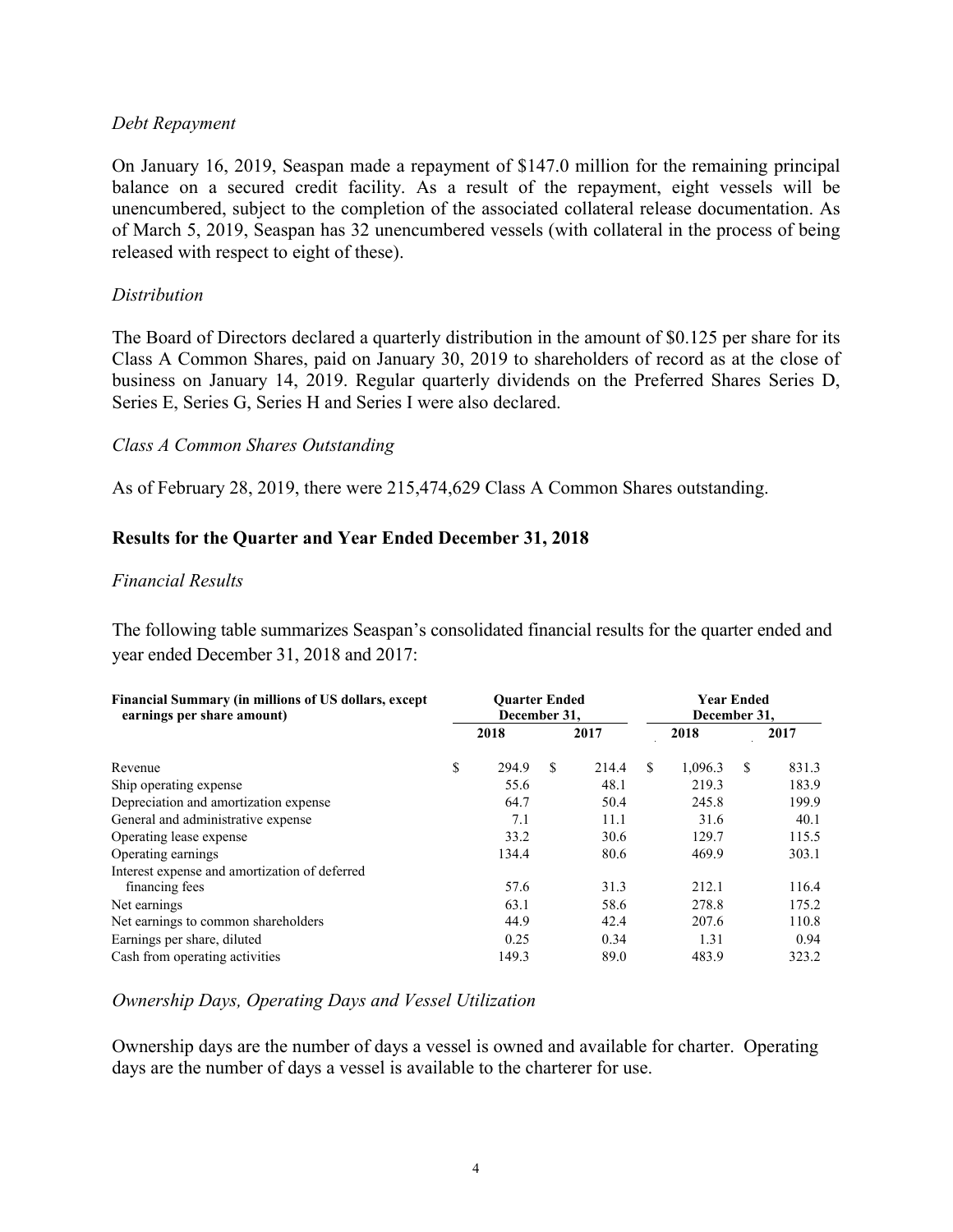The primary driver of ownership days are the increases or decreases in the number of vessels owned, while the drivers of operating days are ownership days and the number of days the vessels are off-hire.

Ownership days increased by 1,939 days and 5,257 days for the quarter and year ended December 31, 2018, respectively, compared to the same periods in 2017. These increases were primarily due to the addition of 16 vessels acquired through the acquisition of Greater China Intermodal Investments LLC ("GCI"), which contributed 1,472 days and 4,688 days, respectively. The remainder of the increase was due to 2018 vessel deliveries and acquisitions and partially offset by vessel disposals.

Vessel utilization represents the number of operating days as a percentage of ownership days.

The following table summarizes Seaspan's vessel utilization by quarter and for the year ended December 31, 2018 and 2017:

|                                      |       | 2017          |                |          |                | 2018           |                | <b>Year Ended</b> |          |        |
|--------------------------------------|-------|---------------|----------------|----------|----------------|----------------|----------------|-------------------|----------|--------|
|                                      | Q1    | $\mathbf{Q2}$ | Q <sub>3</sub> | Q4       | Q <sub>1</sub> | Q <sub>2</sub> | Q <sub>3</sub> | Q4                | 2017     | 2018   |
| <b>Vessel Utilization:</b>           |       |               |                |          |                |                |                |                   |          |        |
| Ownership $Days^{(1)}$               | 7,917 | 8.037         | 8,148          | 7,905    | 8,030          | 9,546          | 9,844          | 9.844             | 32,007   | 37,264 |
| Less Off-hire Days:                  |       |               |                |          |                |                |                |                   |          |        |
| Scheduled 5-Year                     |       |               |                |          |                |                |                |                   |          |        |
| Survey                               |       |               |                |          | (104)          |                | (8)            | (22)              |          | (134)  |
| Unscheduled Off-                     |       |               |                |          |                |                |                |                   |          |        |
| hire <sup>(2)</sup>                  | (662) | (142)         | (254)          | (319)    | (149)          | (137)          | (146)          | (240)             | (1,377)  | (672)  |
| <b>Operating Days</b> <sup>(1)</sup> | 7,255 | 7,895         | 7,894          | 7,586    | 7,777          | 9,409          | 9,690          | 9,582             | 30,630   | 36,458 |
| <b>Vessel Utilization</b>            | 91.6% | $98.2\%$      | $96.9\%$       | $96.0\%$ | 96.8%          | $98.6\%$       | 98.4%          | $97.3\%$          | $95.7\%$ | 97.8%  |

(1) Operating and ownership days include leased vessels and exclude vessels under bareboat charter.

(2) Unscheduled off-hire includes days related to vessels being off-charter.

Vessel utilization increased for the quarter and year ended December 31, 2018, compared to the same periods in 2017. The increases in utilization were primarily due to a large decrease in the number of unscheduled off-hire days in combination with the higher utilization of vessels acquired from GCI. During the year ended December 31, 2018, Seaspan completed dry-dockings for seven 2500 TEU vessels, one 3500 TEU vessel and one 4250 TEU vessel, one of which occurred while the vessel was off-charter.

# *Revenue*

Revenue increased by 37.6% to \$294.9 million and by 31.9% to \$1,096.3 million for the quarter and year ended December 31, 2018, respectively, compared to the same periods in 2017. The increases in revenue were primarily due to the additional operating days from the acquisition of vessels from the GCI transaction, 2018 vessel deliveries and higher average charter rates for vessels that were on short-term charters.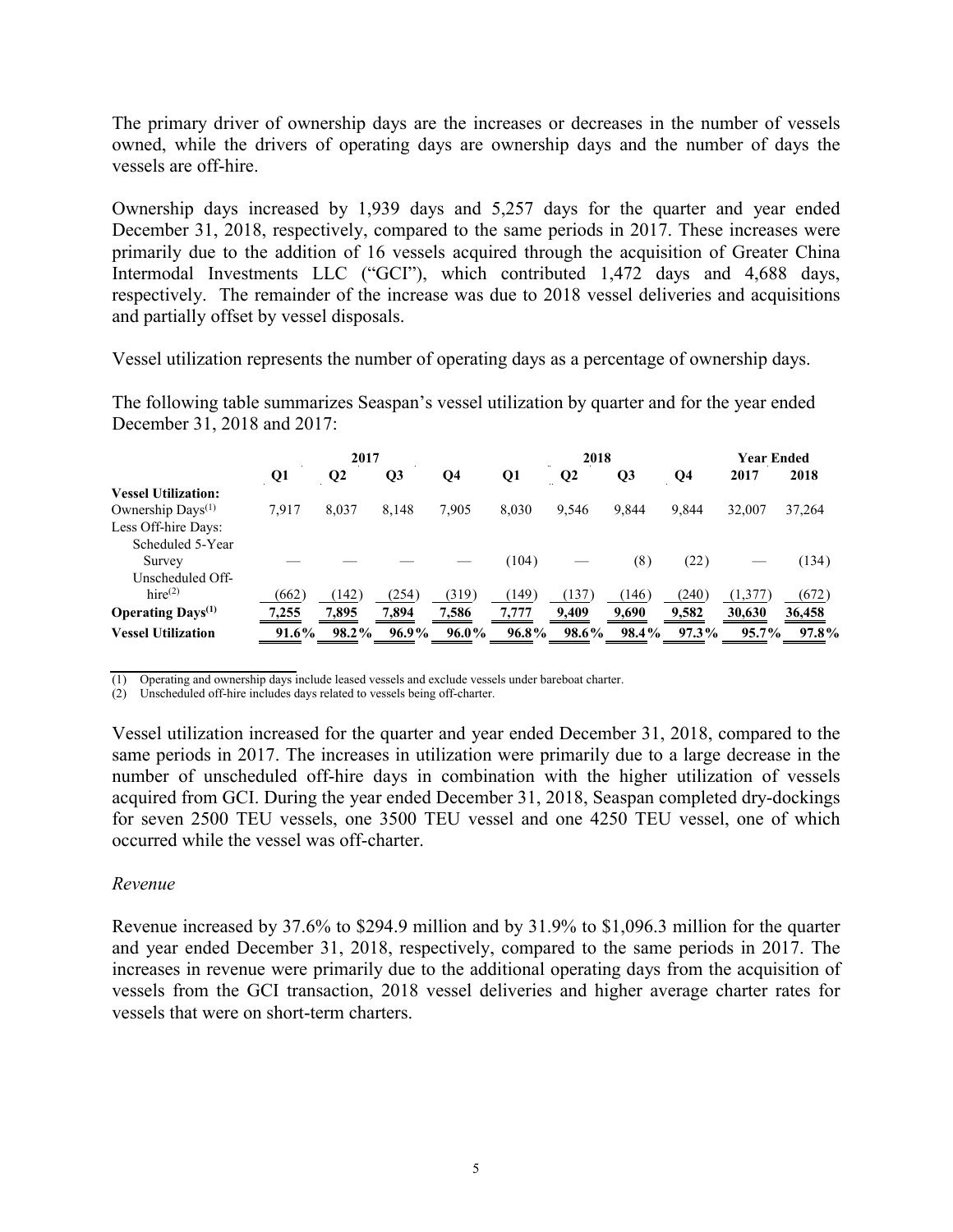The increase in operating days and the related financial impact thereof for the quarter and year ended December 31, 2018, relative to the same periods in 2017, is attributable to the following:

|                                                     |                                                           | <b>Ouarter Ended</b><br>December 31, 2018 |                                | <b>Year Ended</b><br>December 31, 2018 |                |                                                                  |  |  |  |
|-----------------------------------------------------|-----------------------------------------------------------|-------------------------------------------|--------------------------------|----------------------------------------|----------------|------------------------------------------------------------------|--|--|--|
|                                                     | <b>Ownership Operating (in millions</b><br>Days<br>Impact | Days<br>Impact                            | \$ Impact<br>of US<br>dollars) | Ownership<br>Days<br>Impact            | Days<br>Impact | \$ Impact<br><b>Operating</b> (in millions)<br>of US<br>dollars) |  |  |  |
| Addition of 16 vessels from acquisition of GCI      | 1,472                                                     | 1,472 \$                                  | 54.3                           | 4,688                                  | 4,688 \$       | 169.9                                                            |  |  |  |
| 2018 vessel deliveries and acquisitions             | 552                                                       | 552                                       | 12.2                           | 1,551                                  | 1,551          | 31.7                                                             |  |  |  |
| Changes in daily charter hire rates and re-charters |                                                           |                                           | 11.7                           |                                        |                | 31.0                                                             |  |  |  |
| Full period contribution for 2017 vessel deliveries |                                                           |                                           |                                | 152                                    | 152            | 6.9                                                              |  |  |  |
| Unscheduled off-hire                                |                                                           | 79                                        | 1.4                            |                                        | 705            | 8.1                                                              |  |  |  |
| Scheduled off-hire                                  |                                                           | (22)                                      | (0.2)                          |                                        | (134)          | (2.1)                                                            |  |  |  |
| Vessel disposals                                    | (85)                                                      | (85)                                      | (0.6)                          | (1, 134)                               | (1, 134)       | (3.9)                                                            |  |  |  |
| Interest income from leasing                        |                                                           |                                           | 3.3                            |                                        |                | 28.9                                                             |  |  |  |
| Other                                               |                                                           |                                           | (1.6)                          |                                        |                | (5.5)                                                            |  |  |  |
| <b>Total</b>                                        | 1,939                                                     | 1,996 \$                                  | 80.5                           | 5,257                                  | 5,828          | 265.0                                                            |  |  |  |

#### *Ship Operating Expense*

Ship operating expense increased by 15.6% to \$55.6 million and by 19.2% to \$219.3 million for the quarter and year ended December 31, 2018, respectively, compared to the same periods in 2017. The increases were primarily due to an increase in ownership days from the acquisition of vessels from the GCI transaction and 2018 vessel deliveries as well as higher bulk purchasing of vessel stores and spare parts. The increase in ship operating expense for the year ended December 31, 2018 was also due to the increase in planned maintenance required for certain vessels less than 8500 TEU in size.

|                                                                 | 2017 |         |  |         |         | 2018                                |              |         |  |                                     |  |           | <b>Year Ended</b> |           |        |  |                   |
|-----------------------------------------------------------------|------|---------|--|---------|---------|-------------------------------------|--------------|---------|--|-------------------------------------|--|-----------|-------------------|-----------|--------|--|-------------------|
|                                                                 |      | O1      |  | O2      | Q3      | <b>O4</b>                           |              | 01      |  | O2                                  |  | <b>O3</b> |                   | <b>O4</b> | 2017   |  | 2018              |
| <b>Operating Cost:</b><br>Ownership $Days^{(1)}$                |      | 7.917   |  | 8.037   | 8.148   | 7.905                               |              | 8.030   |  | 9.546                               |  | 9.844     |                   | 9.844     | 32,007 |  | 37,264            |
| <b>Vessel Operating Costs</b><br>(in millions of US<br>dollars) |      | 45.6 \$ |  | 44.8 \$ | 45.4 \$ | 48.1                                | <sup>S</sup> | 49.5 \$ |  | 58.8 \$                             |  | 55.4 \$   |                   | 55.6      |        |  | \$ 183.9 \$ 219.3 |
| <b>Operating Cost per</b><br><b>Ownership Day</b>               |      |         |  |         |         | $$5,761$ $$5,577$ $$5,569$ $$6,086$ |              |         |  | \$ 6,170 \$ 6,156 \$ 5,624 \$ 5,648 |  |           |                   |           |        |  | $$5,746$ $$5,884$ |

(1) Ownership days include leased vessels and exclude vessels under bareboat charter.

#### *Depreciation and Amortization Expense*

Depreciation and amortization expense increased by 28.5% to \$64.7 million and by 22.9% to \$245.8 million for the quarter and year ended December 31, 2018, respectively, compared to the same periods in 2017. The increases were primarily due to an increase in ownership days from the acquisition of vessels from the GCI transaction and 2018 vessel deliveries.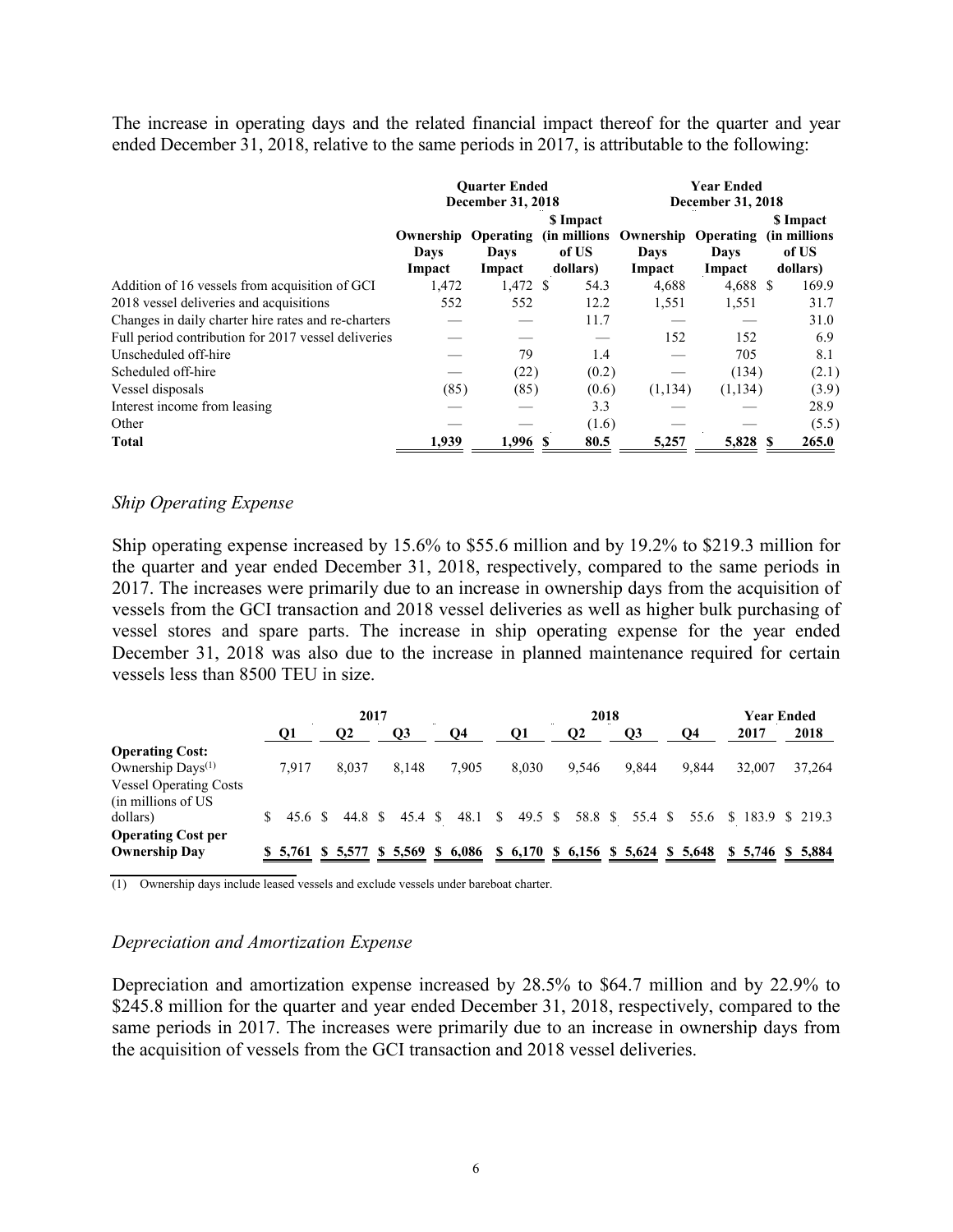#### *General and Administrative Expense*

General and administrative expense decreased by 36.2%, to \$7.1 million and by 21.3% to \$31.6 million for the quarter and year ended December 31, 2018, respectively, compared to the same periods in 2017. For the quarter ended December 31, 2018, the decrease was primarily due to share-based compensation expense relating to the accelerated vesting of restricted shares and cancellation of performance share units in 2017. For the year ended December 31, 2018, the decrease was primarily due to share-based compensation expense to the chairman of the board and the former chief executive officer, partially offset by a transition payment to the former chief financial officer in 2018.

# *Operating Lease Expense*

Operating lease expense increased by 8.6% to \$33.2 million and by 12.3% to \$129.7 million for the quarter and year ended December 31, 2018, respectively, compared to the same periods in 2017. The increases were primarily due to an increase in LIBOR.

# *Interest Expense and Amortization of Deferred Financing Fees*

The following table summarizes Seaspan's borrowings:

| (in millions of US dollars)                          | As at December 31, |         |      |         |  |  |  |  |  |
|------------------------------------------------------|--------------------|---------|------|---------|--|--|--|--|--|
|                                                      |                    |         | 2017 |         |  |  |  |  |  |
| Long-term debt, excluding deferred financing fees:   |                    |         |      |         |  |  |  |  |  |
| Revolving credit facilities                          | S                  | 788.2   | -S   | 854.1   |  |  |  |  |  |
| Term loan credit facilities                          |                    | 2,158.7 |      | 1,196.0 |  |  |  |  |  |
| Senior unsecured notes                               |                    | 400.4   |      | 418.0   |  |  |  |  |  |
| 2025 Notes                                           |                    | 250.0   |      |         |  |  |  |  |  |
| Discount and fair value adjustment                   |                    | (85.7)  |      |         |  |  |  |  |  |
| Long-term obligations under capital lease, excluding |                    |         |      |         |  |  |  |  |  |
| deferred financing fees                              |                    | 647.7   |      | 648.8   |  |  |  |  |  |
| Total borrowings                                     |                    | 4,159.3 |      | 3,116.9 |  |  |  |  |  |
| Less: Vessels under construction                     |                    |         |      | (146.4) |  |  |  |  |  |
| Operating borrowings                                 |                    | 4,159.3 | \$   | 2,970.5 |  |  |  |  |  |

Interest expense and amortization of deferred financing fees increased by \$26.3 million to \$57.6 million and by \$95.7 million to \$212.1 million for the quarter and year ended December 31, 2018, respectively, compared to the same periods in 2017. The increases were primarily due to the debt assumed as part of the acquisition of GCI, an increase in operating debt for delivered vessels, the issuance of the February 2018 debentures to Fairfax and an increase in LIBOR.

# *Change in Fair Value of Financial Instruments*

The change in fair value of financial instruments resulted in a loss of \$14.3 million for the quarter ended and a gain of \$15.5 million year ended December 31, 2018, respectively. The loss for the quarter ended December 31, 2018 was primarily due to a decrease in the forward LIBOR curve as it relates to the interest rate swaps during the period. The gain for the year ended December 31, 2018 was primarily due to an increase in the forward LIBOR curve as it relates to interest rate swaps during the period. Included in the change in fair value is the unrealized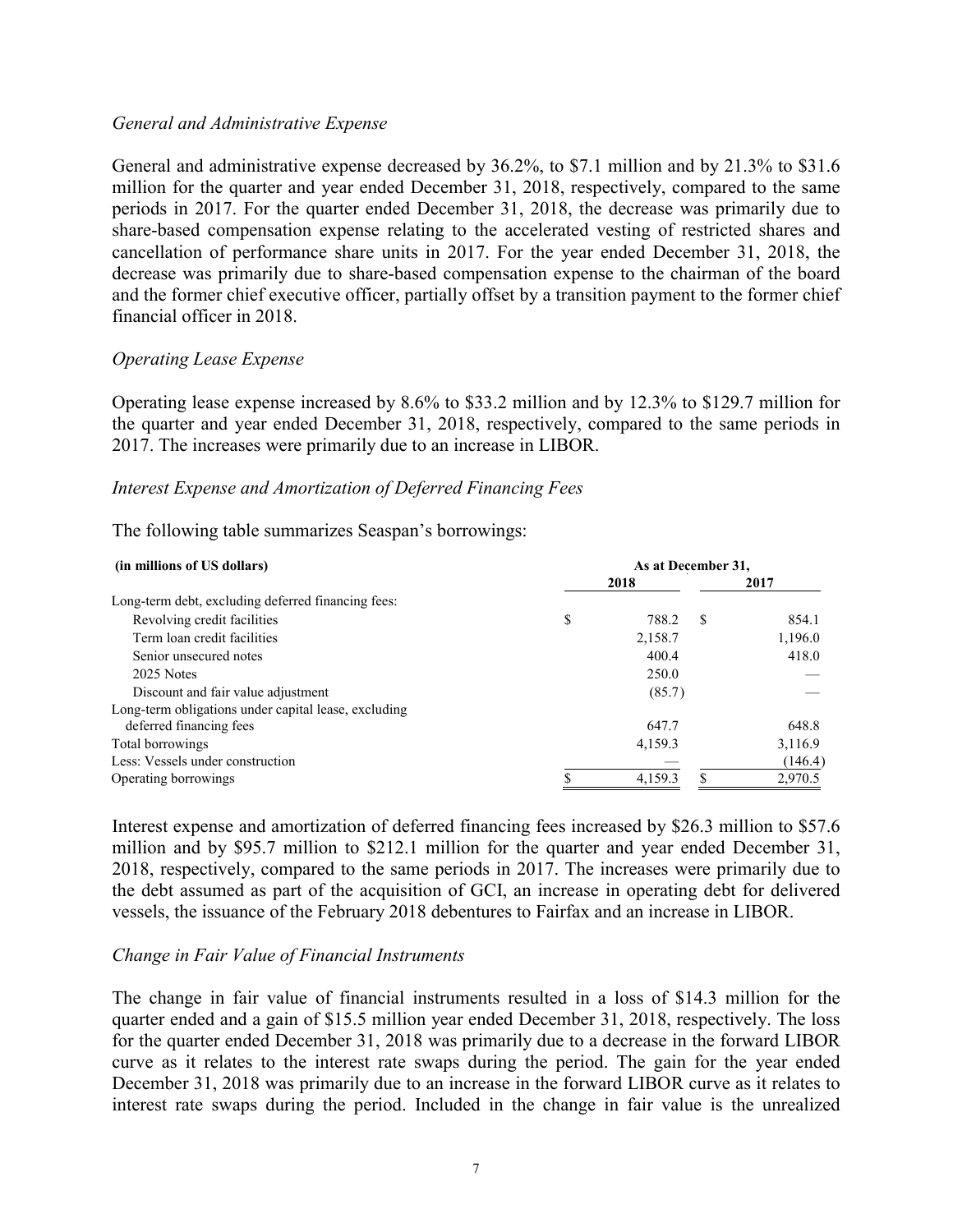change in fair value of \$5.4 million loss and \$57.4 million gain for the quarter and year ended December 31, 2018, respectively, compared to a gain of \$19.4 million and \$44.1 million for the comparative periods in the prior year.

# *Liquidity and Unencumbered Vessels(1)*

As of December 31, 2018, Seaspan had total liquidity of \$507.3 million, consisting of \$357.3 million of cash and cash equivalents and \$150.0 million available under our committed two year revolving credit facility. Additionally, as of March 5, 2019, Seaspan's unencumbered asset pool included 32 vessels (eight of which are in the process of being unencumbered).

| <b>TEU Class</b> | <b>Vessel Count</b>  |
|------------------|----------------------|
| 2500             | 10                   |
| 3500             | $\overline{2}$       |
| 4250             | 14                   |
| 8500             | $\overline{2}$       |
| 9600             | $\mathcal{L}$        |
| 10000            | $\mathfrak{D}$<br>ł. |
| <b>Total</b>     | 32                   |

(1) Includes vessels securing debt which was repaid in January 2019, pending completion of collateral release documentation.

# *Working Capital*

At December 31, 2018, Seaspan had a working capital deficiency of \$475.6 million, which includes \$320.4 million of senior unsecured notes maturing in April 2019. This deficiency is addressed by the closing of the Second Fairfax Investment on January 15, 2019 in which Seaspan received gross proceeds of \$500.0 million.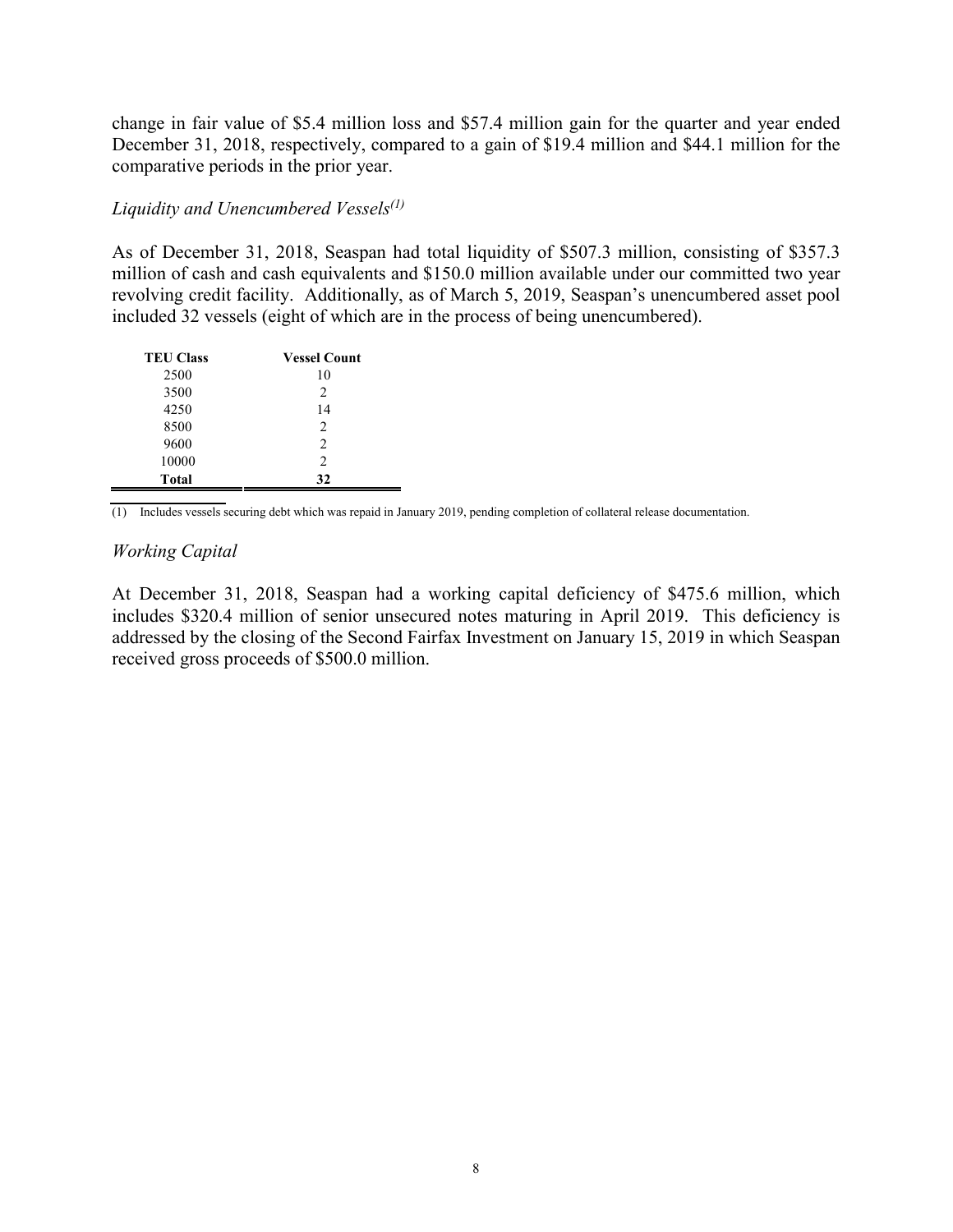# **About Seaspan**

Seaspan is the leading independent charter owner of containerships with industry leading ship management services. Seaspan charters its vessels primarily pursuant to long-term, fixed-rate, time charters from the world's largest container shipping liners. Seaspan's operating fleet consists of 112 containerships with a total capacity of more than 900,000 TEU, an average age of approximately six years and an average remaining lease period of approximately four years, on a TEU weighted basis.

Seaspan has the following securities listed on The New York Stock Exchange:

| Symbol            | Description                            |
|-------------------|----------------------------------------|
| <b>SSW</b>        | Class A Common Shares                  |
| <b>SSWPRD</b>     | Series D Preferred Shares              |
| <b>SSWPRE</b>     | Series E Preferred Shares              |
| SSW PR G          | Series G Preferred Shares              |
| <b>SSW PR H</b>   | Series H Preferred Shares              |
| <b>SSWPRI</b>     | <b>Series I Preferred Shares</b>       |
| <b>SSWN</b>       | 6.375% Senior Unsecured Notes due 2019 |
| <b>SSWA</b>       | 7.125% Senior Unsecured Notes due 2027 |
| SSW <sub>25</sub> | 5.500% Senior Notes due 2025           |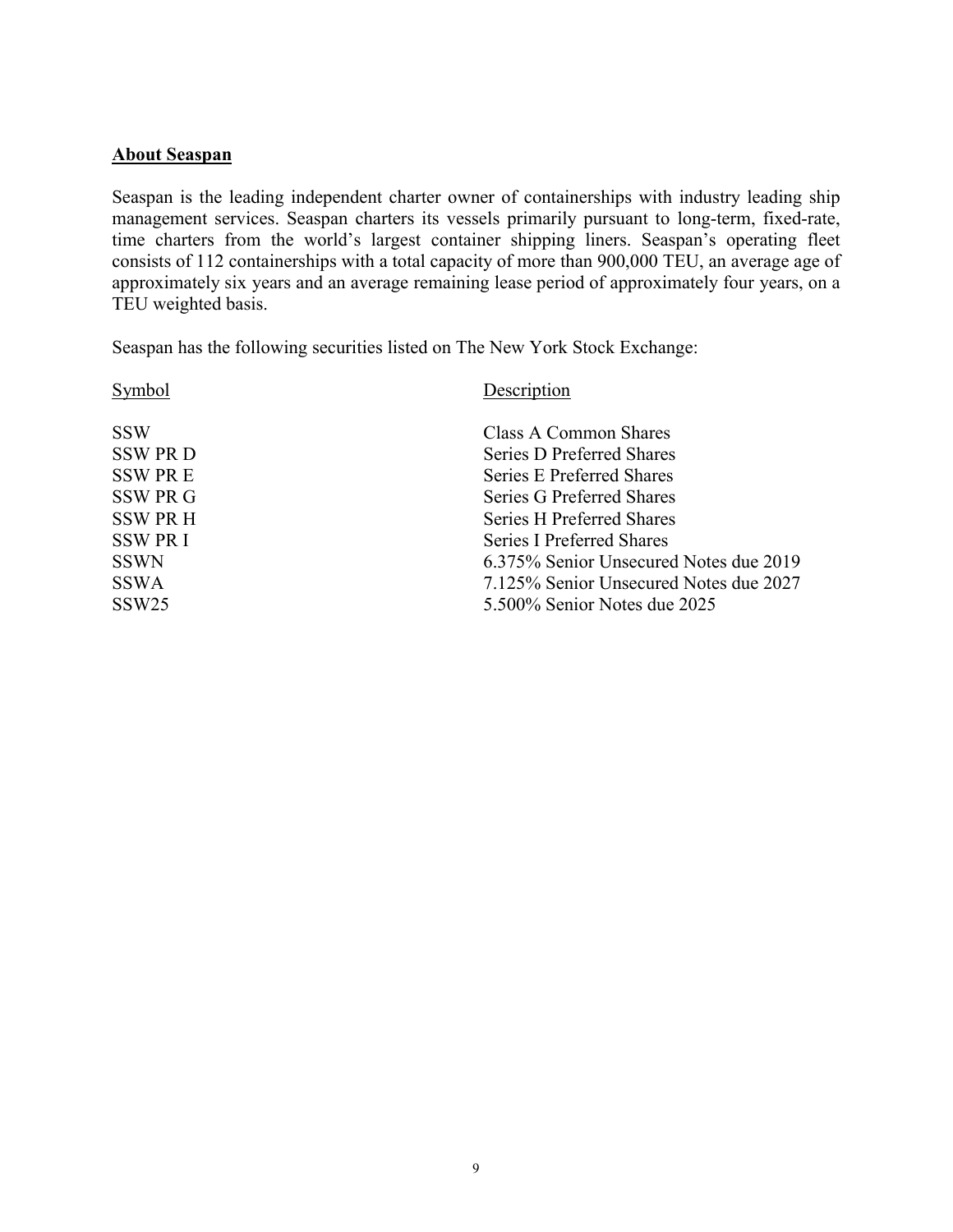# **Conference Call and Webcast**

Seaspan will host a conference call and webcast presentation for investors, analysts, and interested parties to discuss its fourth quarter and full year results on March 6, 2019 at 8:30 a.m. ET. Participants should call 1-877-246-9875 (US/Canada) or 1-707-287-9353 (International) and request the Seaspan call. The live webcast and slide presentation are available under "Events & Presentations" at www.seaspancorp.com.

A recording will be available at 1-855-859-2056 or 1-404-537-3406 (Conference passcode: 4980867).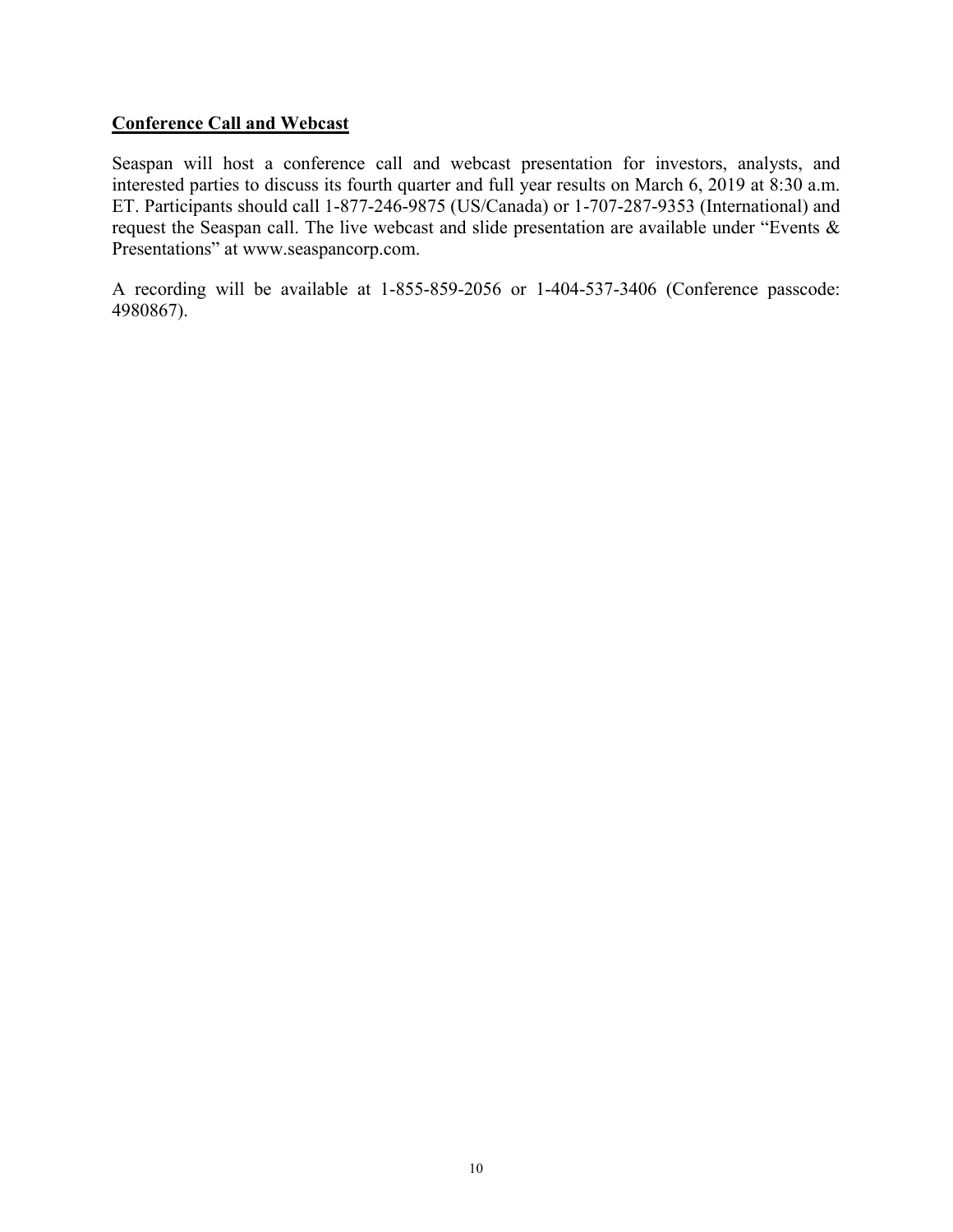# **SEASPAN CORPORATION UNAUDITED CONSOLIDATED BALANCE SHEETS AS OF DECEMBER 31, 2018 AND 2017 (IN THOUSANDS OF US DOLLARS)**

|                                                                                         | December 31, 2018 | December 31, 2017 |
|-----------------------------------------------------------------------------------------|-------------------|-------------------|
| Assets                                                                                  |                   |                   |
| Current assets:                                                                         |                   |                   |
| Cash and cash equivalents                                                               | \$<br>357,327     | \$<br>253,176     |
| Short-term investments                                                                  | 2,532             | 104               |
| Accounts receivable                                                                     | 13,001            | 11,678            |
| Loans to affiliate                                                                      |                   | 36,100            |
| Prepaid expenses and other                                                              | 36,519            | 44,869            |
| Gross investment in lease                                                               | 44,348            | 35,478            |
| Fair value of financial instruments                                                     | 113               |                   |
|                                                                                         | 453,840           | 381,405           |
| Vessels                                                                                 | 5,926,274         | 4,390,854         |
| Vessels under construction                                                              |                   | 146,362           |
| Gross investment in lease                                                               | 817,631           | 687,896           |
| Goodwill                                                                                | 75,321            | 75,321            |
| Other assets                                                                            | 204,931           | 196,304           |
|                                                                                         | \$<br>7,477,997   | 5,878,142<br>\$   |
| Liabilities, Puttable Preferred Shares and Shareholders' Equity<br>Current liabilities: |                   |                   |
| Accounts payable and accrued liabilities                                                | \$<br>70,211      | \$<br>63,220      |
| Current portion of deferred revenue                                                     | 55,915            | 55,367            |
| Current portion of long-term debt                                                       | 722,641           | 257,800           |
| Current portion of long-term obligations under capital lease                            | 48,384            | 43,912            |
| Current portion of other long-term liabilities                                          | 32,243            | 23,635            |
|                                                                                         | 929,394           | 443,934           |
| Deferred revenue                                                                        | 376,884           | 328,681           |
| Long-term debt                                                                          | 2,764,900         | 2,192,833         |
| Long-term obligations under capital lease                                               | 591,372           | 595,016           |
| Other long-term liabilities                                                             | 180,157           | 199,386           |
| Fair value of financial instruments                                                     | 127,172           | 168,860           |
|                                                                                         | 4,969,879         | 3,928,710         |
| Puttable preferred shares                                                               | 48,139            |                   |
| Shareholders' equity:                                                                   |                   |                   |
| Share capital                                                                           | 2,102             | 1,646             |
| Treasury shares                                                                         | (371)             | (377)             |
| Additional paid in capital                                                              | 3,126,457         | 2,752,988         |
| Deficit                                                                                 | (645, 638)        | (781, 137)        |
| Accumulated other comprehensive loss                                                    | (22, 571)         | (23, 688)         |
|                                                                                         | 2,459,979         | 1,949,432         |
|                                                                                         | \$<br>7,477,997   | 5,878,142<br>\$   |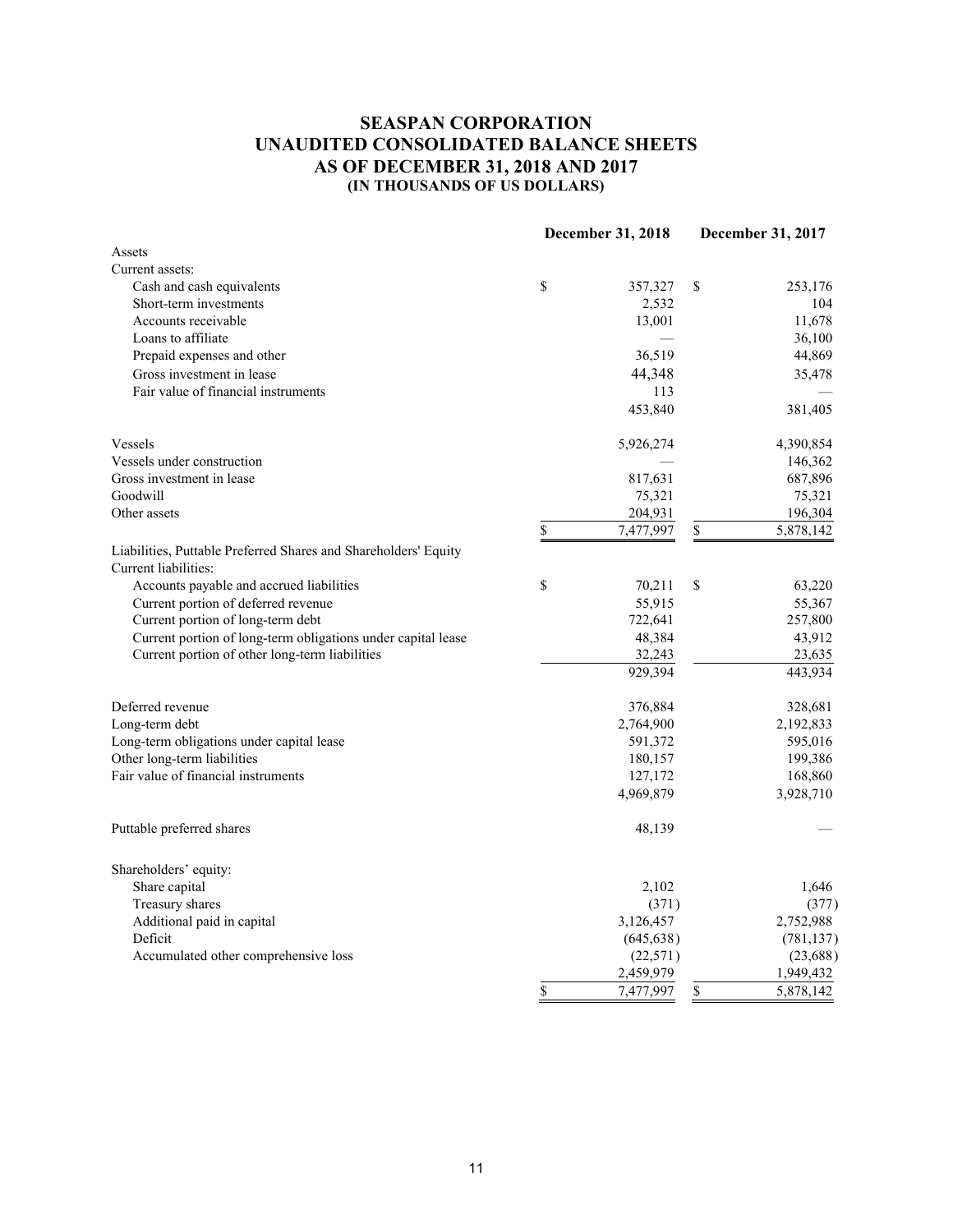# **SEASPAN CORPORATION UNAUDITED CONSOLIDATED STATEMENTS OF OPERATIONS AND DEFICIT FOR THE QUARTER AND YEAR ENDED DECEMBER 31, 2018 AND 2017 (IN THOUSANDS OF US DOLLARS, EXCEPT SHARE AND PER SHARE AMOUNTS)**

|                                                                            | <b>Quarter Ended</b><br>December 31, |               | <b>Year Ended</b><br>December 31, |              |           |
|----------------------------------------------------------------------------|--------------------------------------|---------------|-----------------------------------|--------------|-----------|
|                                                                            | 2018                                 | 2017          | 2018                              |              | 2017      |
| Revenue                                                                    | \$<br>294,912                        | \$<br>214,381 | \$<br>1,096,331                   | \$           | 831,324   |
| Operating expenses:                                                        |                                      |               |                                   |              |           |
| Ship operating                                                             | 55,594                               | 48,108        | 219,270                           |              | 183,916   |
| Cost of services, supervision fees                                         |                                      | 650           |                                   |              | 1,300     |
| Depreciation and amortization                                              | 64,716                               | 50,359        | 245,801                           |              | 199,938   |
| General and administrative                                                 | 7,071                                | 11,082        | 31,565                            |              | 40,091    |
| Operating leases                                                           | 33,176                               | 30,554        | 129,747                           |              | 115,544   |
| Expenses related to customer bankruptcy                                    |                                      |               |                                   |              | 1,013     |
| Gain on disposals                                                          |                                      | (6,998)       |                                   |              | (13, 604) |
|                                                                            | 160,557                              | 133,755       | 626,383                           |              | 528,198   |
| Operating earnings                                                         | 134,355                              | 80,626        | 469,948                           |              | 303,126   |
| Other expenses (income):                                                   |                                      |               |                                   |              |           |
| Interest expense and amortization of deferred                              |                                      |               |                                   |              |           |
| financing fees                                                             | 57,587                               | 31,328        | 212,065                           |              | 116,389   |
| Interest income                                                            | (1, 304)                             | (1, 113)      | (4,197)                           |              | (4,558)   |
| Acquisition related gain on contract settlement                            |                                      |               | (2, 430)                          |              |           |
| Change in fair value of financial instruments                              | 14,285                               | (6,840)       | (15,490)                          |              | 12,631    |
| Equity income on investment                                                |                                      | (1,796)       | (1,216)                           |              | (5,835)   |
| Other expenses                                                             | 690                                  | 494           | 2,418                             |              | 9,262     |
|                                                                            | 71,258                               | 22,073        | 191,150                           |              | 127,889   |
| Net earnings                                                               | \$<br>63,097                         | \$<br>58,553  | \$<br>278,798                     | \$           | 175,237   |
| Dividends - preferred shares                                               | (18, 163)                            | (16, 163)     | (71, 229)                         |              | (64, 476) |
| Net earnings attributable to common shares                                 | \$<br>44,934                         | \$<br>42,390  | \$<br>207,569                     | $\mathbb{S}$ | 110,761   |
| Weighted average number of shares, basic<br>Effect of dilutive securities: | 177,269                              | 127,385       | 154,848                           |              | 117,524   |
| Share-based compensation                                                   | 132                                  | 127           | 91                                |              | 81        |
| Fairfax warrants                                                           | 937                                  |               | 3,129                             |              |           |
| Weighted average number of shares, diluted                                 | 178,338                              | 127,512       | 158,068                           |              | 117,605   |
| Earnings per share, basic                                                  | \$<br>0.25                           | \$<br>0.34    | \$<br>1.34                        | \$           | 0.94      |
| Earnings per share, diluted                                                | \$<br>0.25                           | \$<br>0.34    | \$<br>1.31                        | \$           | 0.94      |
|                                                                            |                                      |               |                                   |              |           |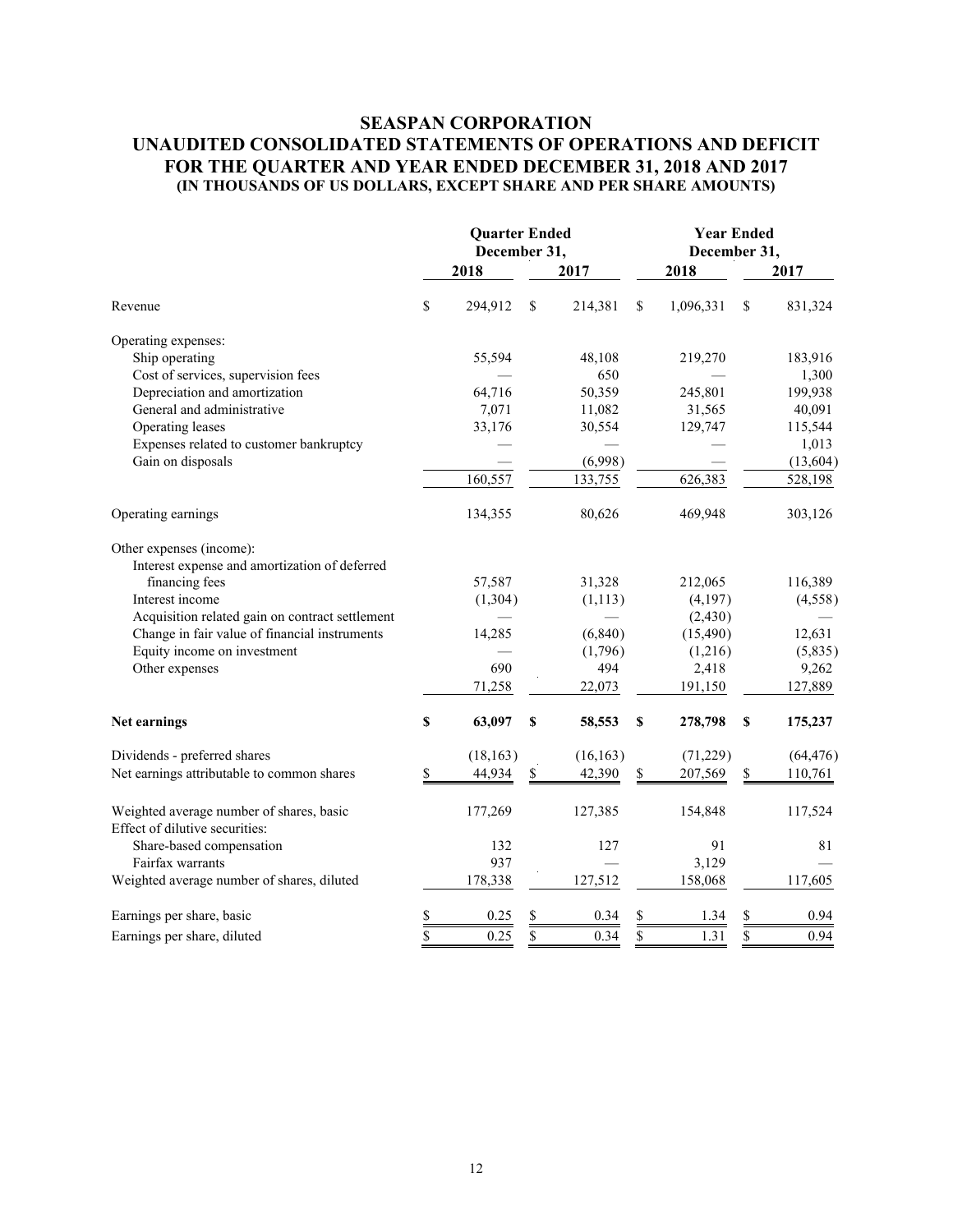# **SEASPAN CORPORATION UNAUDITED CONSOLIDATED STATEMENTS OF COMPREHENSIVE INCOME FOR THE QUARTER AND YEAR ENDED DECEMBER 31, 2018 AND 2017 (IN THOUSANDS OF US DOLLARS)**

|                                                                                       |  | <b>Ouarter Ended</b><br>December 31, |     |        | <b>Year Ended</b><br>December 31, |         |   |         |  |  |
|---------------------------------------------------------------------------------------|--|--------------------------------------|-----|--------|-----------------------------------|---------|---|---------|--|--|
|                                                                                       |  | 2018                                 |     | 2017   |                                   | 2018    |   | 2017    |  |  |
| <b>Net earnings</b>                                                                   |  | 63,097                               | \$. | 58,553 | S                                 | 278,798 | S | 175,237 |  |  |
| Other comprehensive income:<br>Amounts reclassified to net earnings during the period |  |                                      |     |        |                                   |         |   |         |  |  |
| relating to cash flow hedging instruments                                             |  | 270                                  |     | 380    |                                   | 1,117   |   | 2,859   |  |  |
| Comprehensive income                                                                  |  | 63.367                               |     | 58,933 | S                                 | 279,915 |   | 178.096 |  |  |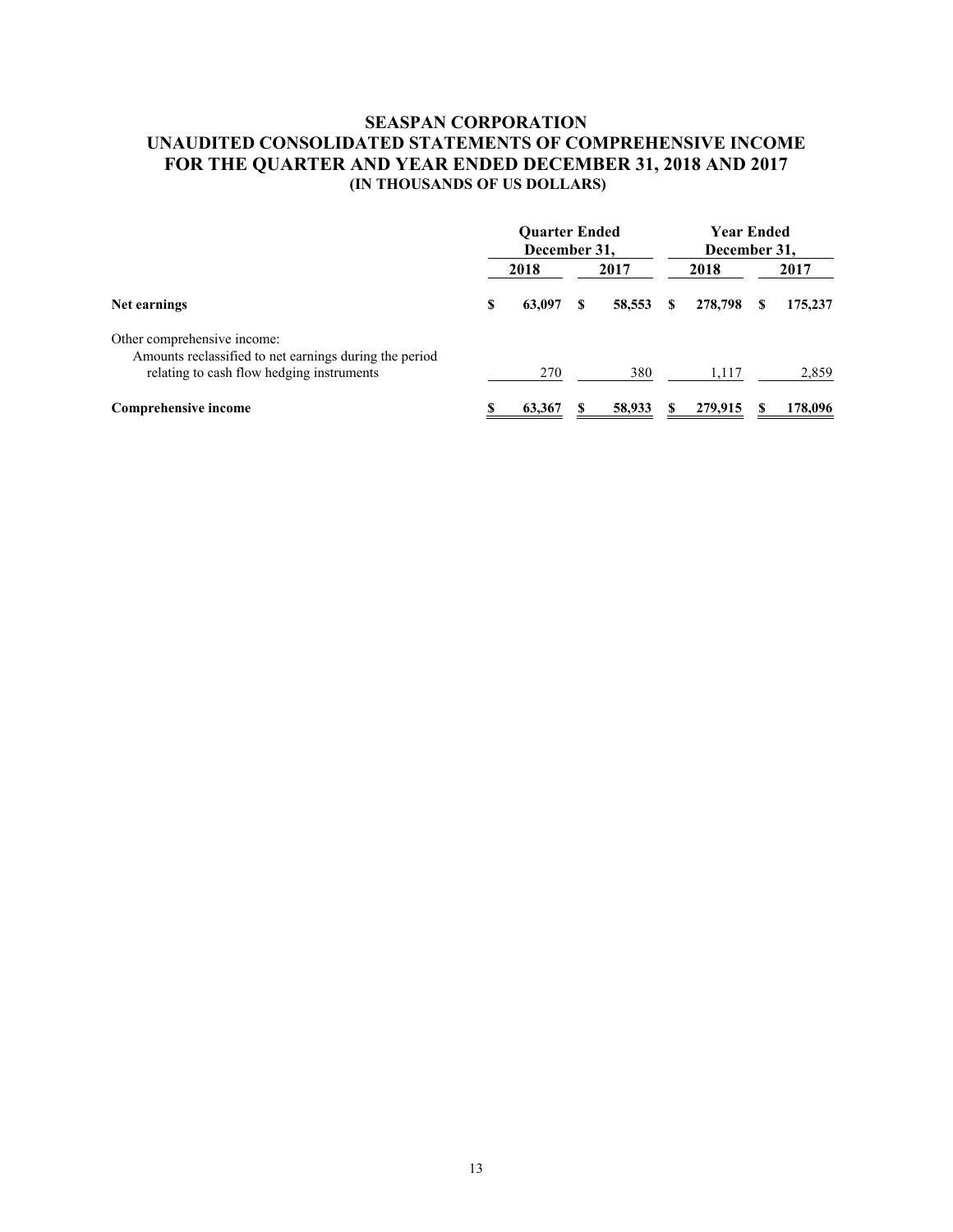#### **SEASPAN CORPORATION UNAUDITED CONSOLIDATED STATEMENTS OF CASH FLOWS FOR THE QUARTER AND YEAR ENDED DECEMBER 31, 2018 AND 2017 (IN THOUSANDS OF US DOLLARS)**

|                                                          | <b>Quarter Ended</b><br>December 31, |              | <b>Year Ended</b><br>December 31, |    |            |  |  |
|----------------------------------------------------------|--------------------------------------|--------------|-----------------------------------|----|------------|--|--|
|                                                          | 2018                                 | 2017         | 2018                              |    | 2017       |  |  |
| Cash from (used in):                                     |                                      |              |                                   |    |            |  |  |
| Operating activities:                                    |                                      |              |                                   |    |            |  |  |
| Net earnings                                             | \$<br>63,097                         | \$<br>58,553 | \$<br>278,798                     | \$ | 175,237    |  |  |
| Items not involving cash:                                |                                      |              |                                   |    |            |  |  |
| Depreciation and amortization                            | 64,716                               | 50,359       | 245,801                           |    | 199,938    |  |  |
| Share-based compensation                                 | 1,229                                | 5,149        | 3,134                             |    | 17,526     |  |  |
| Amortization of deferred financing fees, debt discount   |                                      |              |                                   |    |            |  |  |
| and fair value of long-term debt                         | 5,664                                | 3,081        | 19,947                            |    | 11,899     |  |  |
| Amounts reclassified from other comprehensive            |                                      |              |                                   |    |            |  |  |
| loss to interest expense                                 | 79                                   | 103          | 333                               |    | 1,927      |  |  |
| Unrealized change in fair value of financial instruments | 5,389                                | (19,392)     | (57, 445)                         |    | (44,060)   |  |  |
| Acquisition related gain on contract settlement          |                                      |              | (2,430)                           |    |            |  |  |
| Equity income on investment                              |                                      | (1,796)      | (1,216)                           |    | (5,835)    |  |  |
| Amortization of acquired revenue contracts               | 2,656                                | 1,329        | 8,117                             |    | 4,511      |  |  |
| Operating leases                                         | (5,902)                              | (5,911)      | (23, 594)                         |    | (22, 589)  |  |  |
| Gain on disposals                                        |                                      | (6,998)      |                                   |    | (13,604)   |  |  |
| Other                                                    | $\overline{4}$                       | 116          | 16                                |    | 6,690      |  |  |
|                                                          |                                      |              |                                   |    |            |  |  |
| Changes in assets and liabilities                        | 12,416                               | 4,358        | 12,390                            |    | (8,421)    |  |  |
| Cash from operating activities                           | 149,348                              | 88,951       | 483,851                           |    | 323,219    |  |  |
| Financing activities:                                    |                                      |              |                                   |    |            |  |  |
| Common shares issued, net of issuance costs              |                                      | 39,598       |                                   |    | 118,966    |  |  |
| Preferred shares issued, net of issuance costs           | (40)                                 | 2,690        | 144,375                           |    | 2,690      |  |  |
| Draws on credit facilities                               |                                      |              | 325,600                           |    |            |  |  |
| Repayment of credit facilities                           | (109,002)                            | (185, 553)   | (469, 662)                        |    | (455,005)  |  |  |
| 2025 Notes and 2018 Warrants issued                      |                                      |              | 250,000                           |    |            |  |  |
|                                                          |                                      |              |                                   |    |            |  |  |
| Senior unsecured notes issued                            |                                      | 80,000       |                                   |    | 80,000     |  |  |
| Draws on long-term obligations under capital lease       |                                      | 39,923       | 46,964                            |    | 176,254    |  |  |
| Repayment of long-term obligations under                 |                                      |              |                                   |    |            |  |  |
| capital lease                                            | (12, 468)                            | (6,706)      | (48, 140)                         |    | (26, 198)  |  |  |
| Common shares repurchased, including<br>related expenses |                                      |              |                                   |    |            |  |  |
| Senior unsecured notes repurchased, including            |                                      |              |                                   |    |            |  |  |
| related expenses                                         | (17,529)                             | (3,953)      | (17,529)                          |    | (7,075)    |  |  |
| Proceeds from exercise of 2018 Warrants                  |                                      |              | 250,000                           |    |            |  |  |
| Redemption of Series F preferred shares                  |                                      |              | (143, 430)                        |    |            |  |  |
| Financing fees                                           | (254)                                | (5,054)      | (16, 122)                         |    | (8,226)    |  |  |
| Dividends on common shares                               | (21,580)                             | (8, 419)     | (49, 937)                         |    | (61, 830)  |  |  |
|                                                          |                                      |              |                                   |    |            |  |  |
| Dividends on preferred shares                            | (16,085)                             | (16, 103)    | (65,765)                          |    | (64, 416)  |  |  |
| Net proceeds from sale-leaseback of vessels              |                                      |              |                                   |    | 90,753     |  |  |
| Cash from (used in) financing activities                 | (176,958)                            | (63, 577)    | 206,354                           |    | (154, 087) |  |  |
| Investing activities:                                    |                                      |              |                                   |    |            |  |  |
| Expenditures for vessels                                 | (2, 562)                             | (102,793)    | (318,740)                         |    | (338,518)  |  |  |
| Short-term investments                                   | (27)                                 |              | (2, 428)                          |    | 307        |  |  |
| Net proceeds from vessel disposals                       |                                      | 18,753       |                                   |    | 37,091     |  |  |
| Loans to affiliate                                       | 427                                  | (546)        |                                   |    | (2,677)    |  |  |
| Repayment of loans to affiliate                          |                                      | 546          |                                   |    | 22,325     |  |  |
| Other assets                                             | (3,927)                              | (2, 488)     | (1, 417)                          |    | (2, 384)   |  |  |
| Acquisition of GCI                                       |                                      |              | (333, 581)                        |    |            |  |  |
| Cash acquired from GCI acquisition                       |                                      |              | 70,121                            |    |            |  |  |
| Cash used in investing activities                        | (6,089)                              | (86, 528)    |                                   |    | (283, 856) |  |  |
|                                                          |                                      |              | (586, 045)                        |    |            |  |  |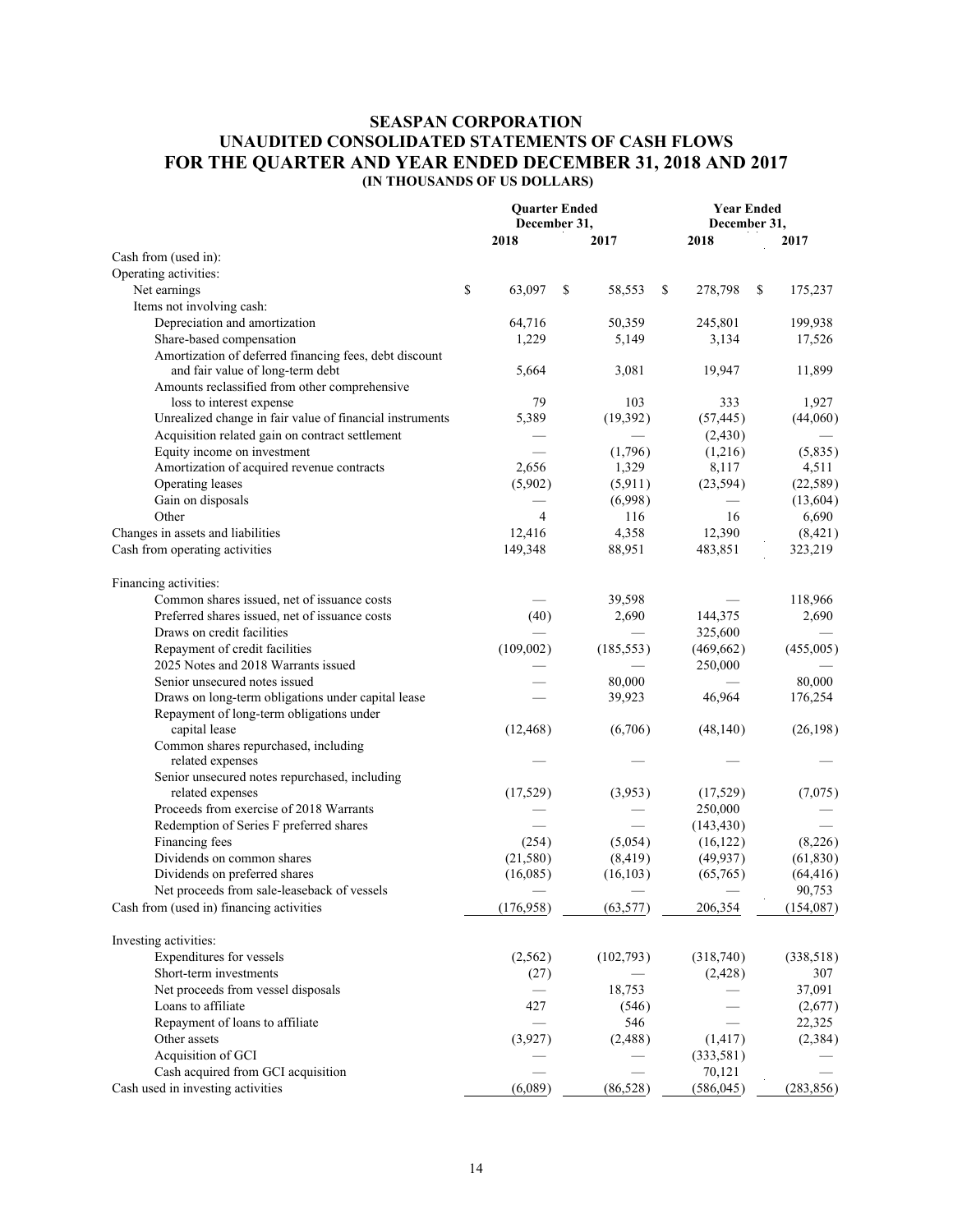| Increase (decrease) in cash, cash equivalents and restricted cash | (33,699) | (61, 154) | 104,160 | (114, 724) |
|-------------------------------------------------------------------|----------|-----------|---------|------------|
| Cash, cash equivalents and restricted cash, beginning of period   | 405,095  | 328,390   | 267,236 | 381.960    |
| Cash, cash equivalents and restricted cash, end of period         | 371.396  | 267,236   | 371.396 | 267,236    |

The following table provides a reconciliation of cash, cash equivalents and restricted cash reported within the consolidated balance sheets that sum to the amounts shown in the consolidated statements of cash flows:

|                                                               | December 31, |         |      |         |  |  |
|---------------------------------------------------------------|--------------|---------|------|---------|--|--|
|                                                               |              | 2018    | 2017 |         |  |  |
| Cash and cash equivalents                                     |              | 357,327 |      | 253,176 |  |  |
| Restricted cash included in other assets                      |              | 14,069  |      | 14,060  |  |  |
| Total cash, cash equivalents and restricted cash shown in the |              |         |      |         |  |  |
| consolidated statements of cash flows                         |              | 371,396 |      | 267,236 |  |  |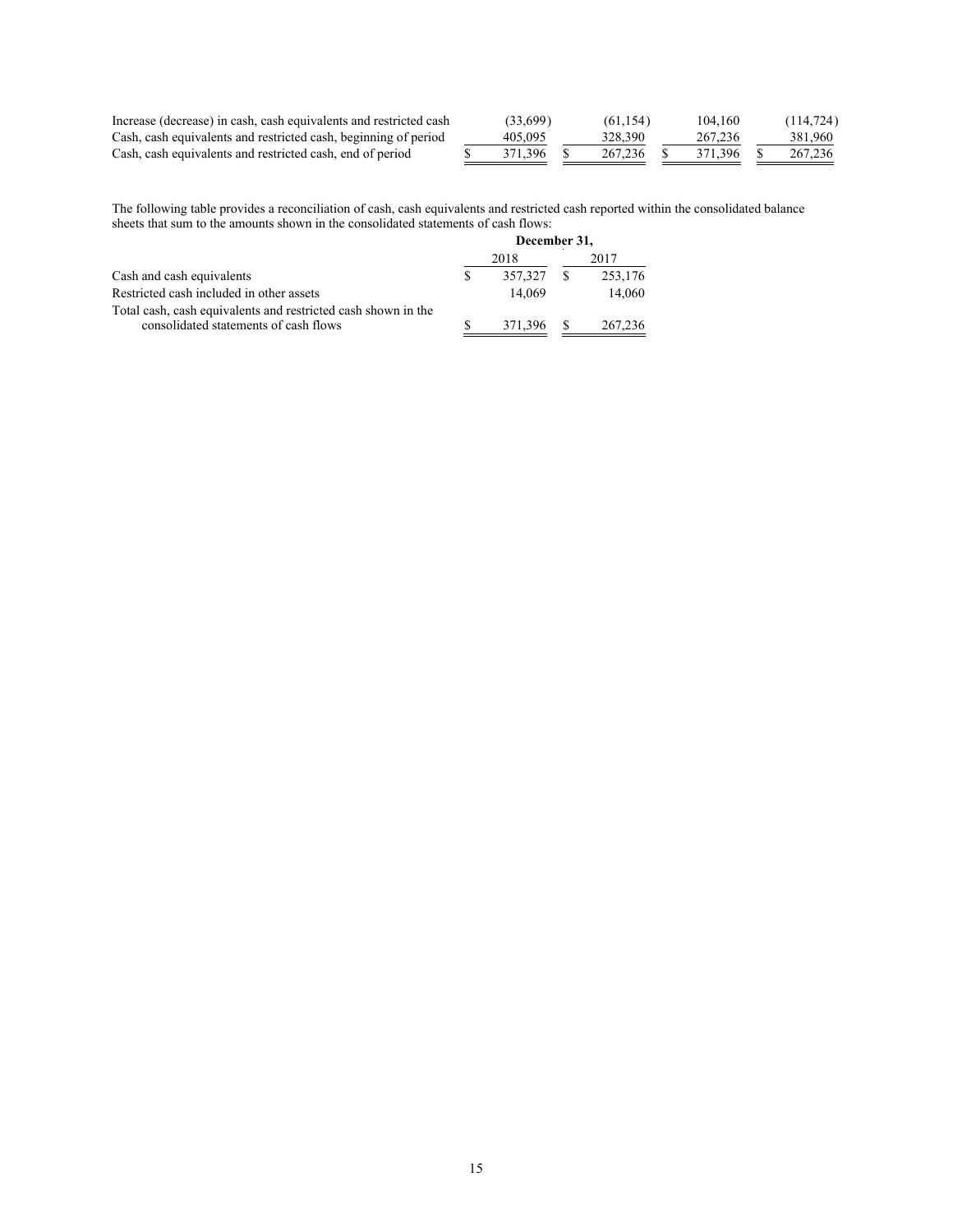#### STATEMENT REGARDING FORWARD-LOOKING STATEMENTS

This release contains forward-looking statements (as such term is defined in Section 21E of the Securities Exchange Act of 1934, as amended, or the Exchange Act) concerning Seaspan's operations, cash flows, and financial position, including, in particular, the likelihood of its success in developing and expanding its business. Statements that are predictive in nature, that depend upon or refer to future events or conditions, or that include words such as "continue," "expects," "anticipates," "intends," "plans," "believes," "estimates," "projects," "forecasts," "will," "may," "potential," "should" and similar expressions are forward-looking statements. These forward-looking statements represent Seaspan's estimates and assumptions only as of the date of this release and are not intended to give any assurance as to future results. As a result, you are cautioned not to rely on any forwardlooking statements. Forward-looking statements appear in a number of places in this release. Although these statements are based upon assumptions Seaspan believes to be reasonable based upon available information, they are subject to risks and uncertainties. These risks and uncertainties include, but are not limited to:

- future growth prospects and ability to expand Seaspan's business;
- Seaspan's expectations as to impairments of its vessels, including the timing and amount of currently anticipated impairments;
- the future valuation of Seaspan's vessels and goodwill;
- potential acquisitions, vessel financing arrangements and other investments, and Seaspan's expected risks and benefits from such transactions;
- future time charters and vessel deliveries, including future long-term charters for certain existing vessels;
- estimated future capital expenditures needed to preserve the operating capacity of Seaspan's fleet including, its capital base, and comply with regulatory standards, its expectations regarding future drydocking and operating expenses, including ship operating expense and general and administrative expenses;
- Seaspan's expectations about the availability of vessels to purchase, the time it may take to construct new vessels, the delivery dates of new vessels, the commencement of service of new vessels under long-term time charter contracts and the useful lives of its vessels;
- availability of crew, number of off-hire days and dry-docking requirements;
- general market conditions and shipping market trends, including charter rates, increased technological innovation in competing vessels and other factors affecting supply and demand;
- Seaspan's financial condition and liquidity, including its ability to borrow and repay funds under its credit facilities, to refinance its existing facilities and to obtain additional financing in the future to fund capital expenditures, acquisitions and other general corporate activities;
- Seaspan's continued ability to meet its current liabilities as they become due;
- Seaspan's continued ability to maintain, enter into or renew primarily long-term, fixed-rate time charters with its existing customers or new customers;
- the potential for early termination of long-term contracts and Seaspan's potential inability to enter into, renew or replace long-term contracts;
- the introduction of new accounting rules for leasing and exposure to currency exchange rates and interest rate fluctuations;
- conditions inherent in the operation of ocean-going vessels, including acts of piracy;
- acts of terrorism or government requisition of Seaspan's containerships during periods of war or emergency;
- adequacy of Seaspan's insurance to cover losses that result from the inherent operational risks of the shipping industry;